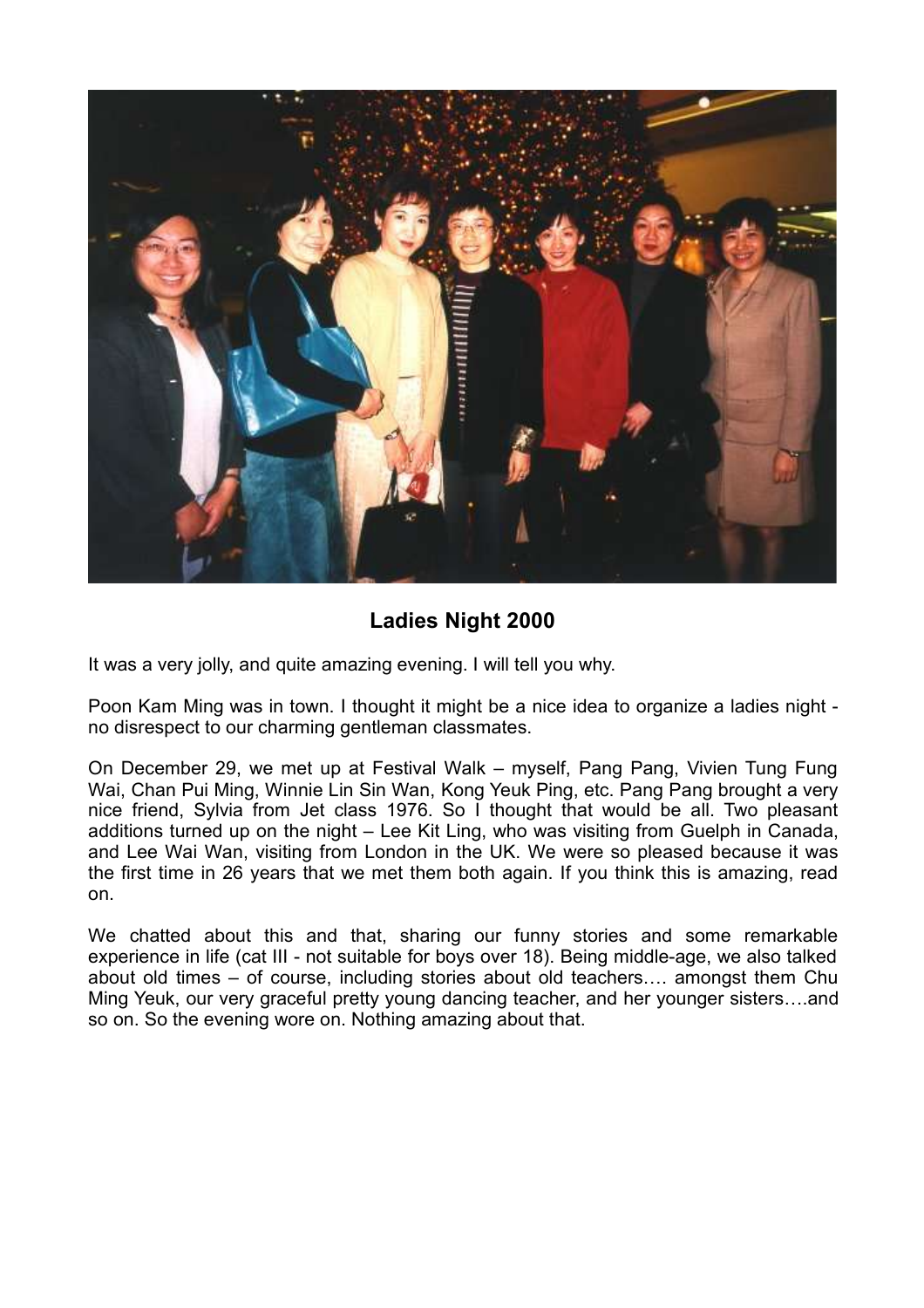

It was time for dessert. Suddenly Sylvia looked up and exclaimed, "Oh, there is Chu Ming Yeuk !" By this time, the lady in a bright yellow jacket had already walked way past our table, but obviously heard her name mentioned and looked back. We just could not believe it was happening ! Apparently Sylvia and Chu's younger sister are good friends, and they meet quite regularly. If Sylvia was not there, none of us would have spotted or recognized Chu, and this amazing chance meeting would have been missed.

I am so glad that I had my camera with me to record this amazing moment. Miss Chu promptly sent her dinner company home, together with all her shopping, and sat down with us for the rest of the meal. After leaving Pui Ching, she was a research assistant to an American gentleman who eventually became her husband. She also went to the US to study folklore. They then went to a post in Australia, thinking that they would only stay for a few years. But they like it so much down there and have not left since. She also showed us a photograph of her beautiful daughter. Well, with Miss Chu's looks, you can't go wrong much.